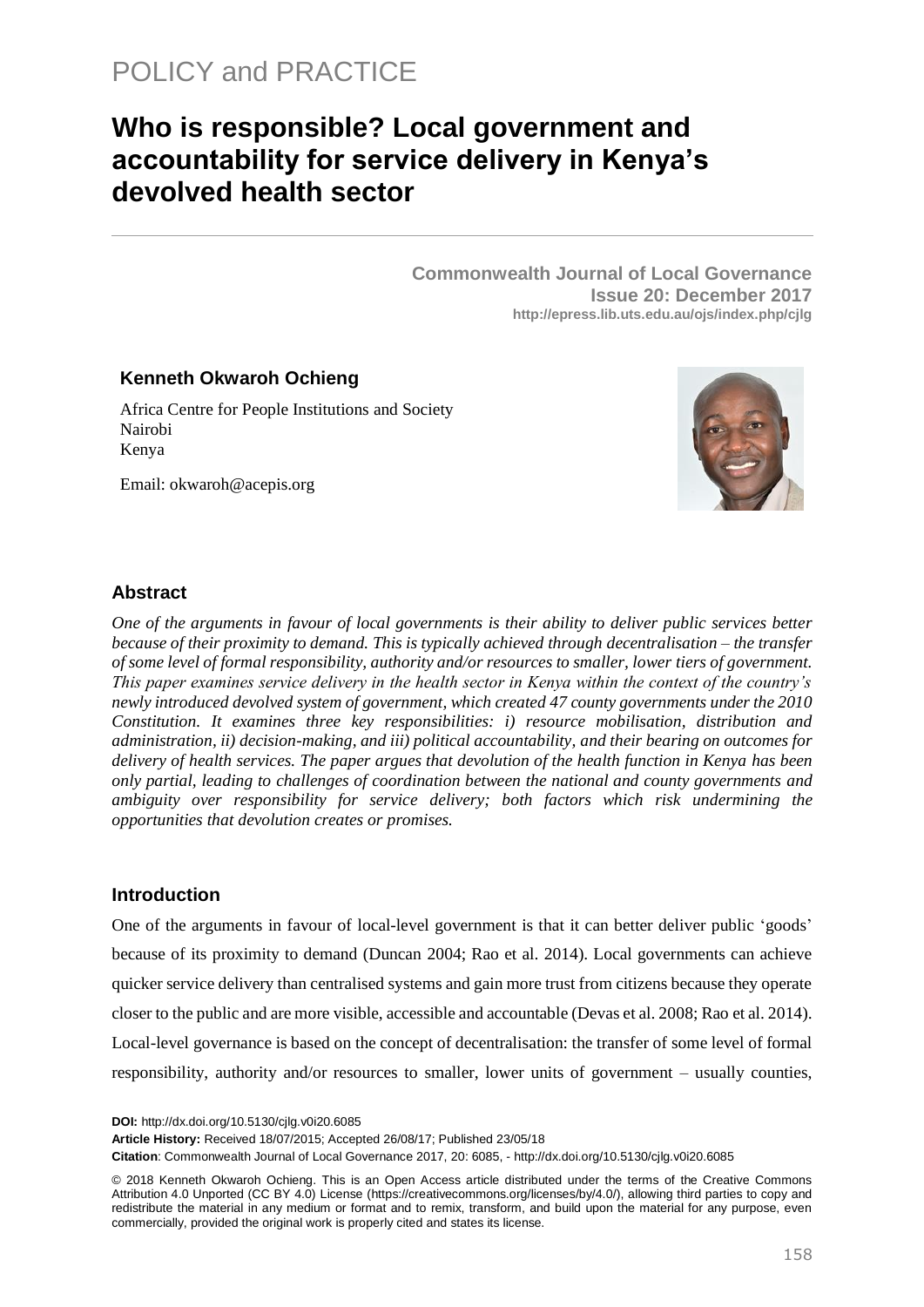districts, regions or states (Duncan 2004; Saltman et al. 2007). Such decentralisation may take different forms, including deconcentration, devolution, delegation and privatisation (Duncan 2004; Vrangbaek 2007; Devas et al. 2008).

The existing literature on decentralisation and service delivery indicates that decentralisation can offer considerable advantages, although there is limited empirical evidence of positive outcomes (Smoke 2015). Advantages identified include greater effectiveness in mobilisation and efficiency in allocating resources (Devas 2005; Rao et al. 2014), deeper citizen participation (Blair 2000; Wong and Guggenheim 2006; Devas et al. 2008), and improved accountability mechanisms (Devas 2005; Lessmann and Markwardt 2009; Yilmaz et al. 2010).

However, the literature also suggests that decentralisation has not been an easy route to effective service delivery, as it involves complex processes that influence quality and coverage of services (Wunsch 2001; Olowu 2003; Duncan 2004). For example, there are occasions when roll-outs of decentralisation programmes have faced rejection or resistance by sectoral/line ministries of national/central governments (Olowu 2003; Devas et al. 2008; Boex 2009). In other circumstances, the time-lag between in-principle decentralisation and its implementation has contributed to poor performance and sparked resentment from the public. Elsewhere, lack of experience amongst local elected leaders and the effects of electoral politics (for example a culture of patronage, or the capture of elected local governments by different interest groups) have also hampered the effectiveness of decentralised service delivery (Acosta et al. 2013).

Notable successes, however, indicate that decentralisation can be very beneficial when actors address both the supply and demand sides of service delivery (UNCDF 2010): for example, when capacity development takes place within local and national governments in parallel, allowing local governments to maximise their autonomy while receiving support to balance local responsibilities with local discretion; or when local service delivery competencies are matched with adequate funding (Wunsch 2001; Duncan 2004; UNCDF 2005).

This paper examines the framework for service delivery in the health sector in Kenya, within the context of the country's newly introduced devolved system of government – county governments. The paper is based on a literature review of academic papers, reports by civil society organisations working on devolution, media accounts and analyses of constitutional devolution in Kenya. It examines three mandates devolved to county governments and their bearing on outcomes for delivery of services in the health sector. These mandates are i) resource mobilisation and distribution ii) decision-making and iii) political accountability.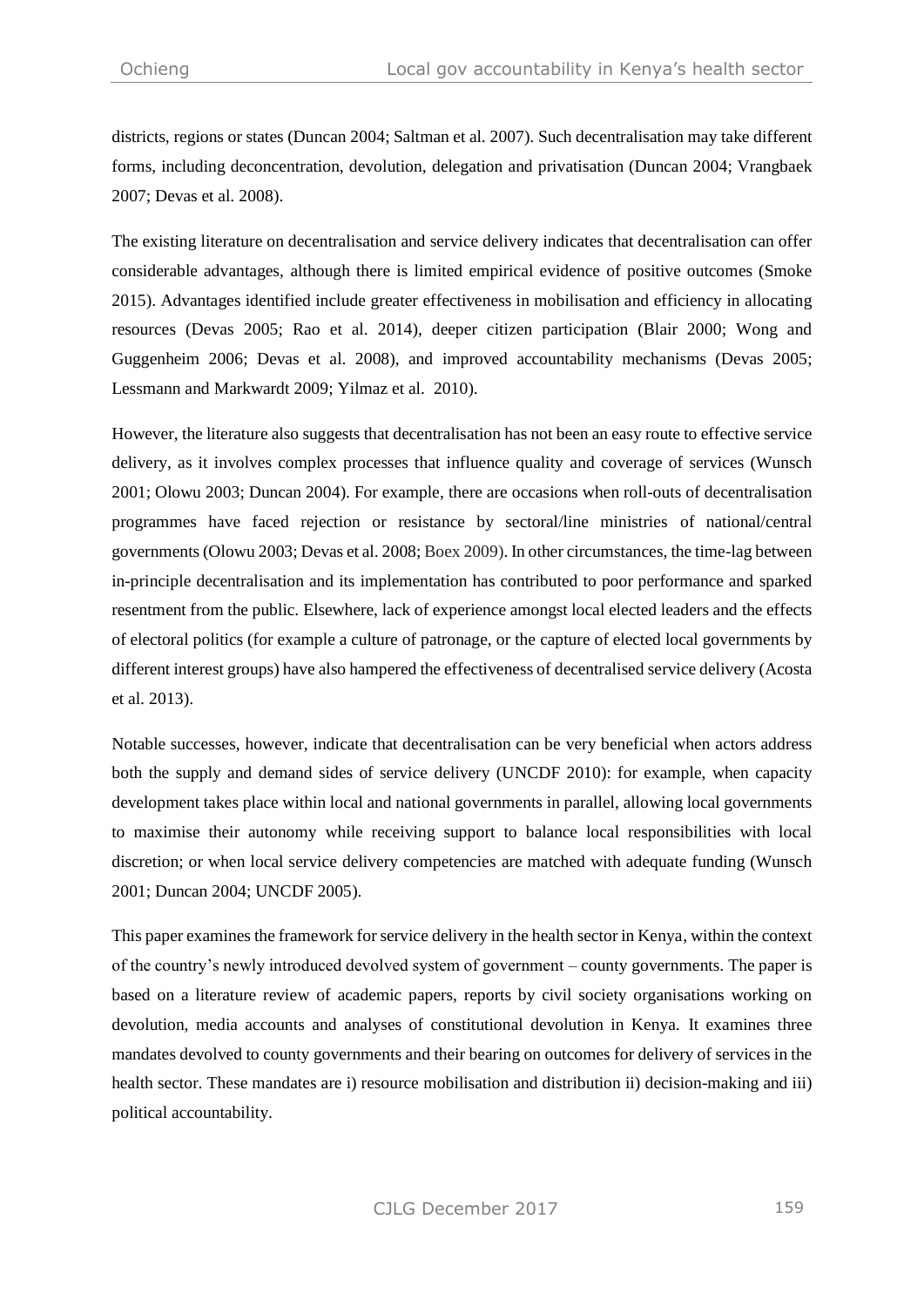$\overline{a}$ 

### **Analytical framework**

Achieving smooth working relations between decentralised and national/central governments, with effective accountability and coordination mechanisms, is crucial for service delivery. Nonetheless, experience across the globe often finds such relations characterised by mistrust and wrangling, with the main source of tension being the tendency of central or national governments to exert excessive control, yet still expect high standards of accountability from decentralised units of government (Wunsch 2001; Crook 2003; Olowu 2003; Panday 2006; Rao et al. 2014). Some scholars maintain, understandably, that central governments are justified in their desire to remain involved in the affairs of decentralised units, in order to ensure accountability and prudent use of public resources (Olowu 2003; Crook 2003; Panday 2006; Boex 2009). However, others argue that national/central government involvement is only useful if it does not undermine local authority<sup>1</sup> (Wunsch 2001; Delay 2008).

From this tension, two key questions arise: 1) Do decentralised units of government need more autonomy in order to deliver services better, innovate boldly and be more accountable? and 2) What accountability mechanisms, both downwards to citizens and upwards to national/central governments, can allow them that autonomy while still engaging effectively with other tiers of government?

The following analysis discusses the relationship between decentralised units of government and the national government (and independent national institutions) within the context of healthcare service delivery in Kenya. It explores issues of coordination and perceived responsibility for service delivery between national and county governments and considers their implications for achieving good outcomes at county government level. To do this, it examines relations between the two levels of government in three areas of responsibility: i) resource mobilisation, distribution and administration ii) decisionmaking and iii) overall political accountability.

As illustrated in Figure 1, Kenya's devolved system of government is a synthesis of the previous centralised system of government, collapsing eight provincial administrations to create 47 county governments, which now oversee areas previously covered by 175 local authorities, 280 deconcentrated local administrative units and 280 district administrations (Mwenda 2010; World Bank, 2011; Murkomen 2012). The health function is one whose responsibility has been transferred to county governments, but with some level of responsibility retained by the national Ministry of Health (Murkomen 2012).

 $<sup>1</sup>$  Simon Delay points out that there is a fine line between excessive regulation and autonomy of local</sup> governments (Delay 2008):

https://www.researchgate.net/profile/Munawwar\_Alam2/publication/280317403\_Financing\_Local\_Government /links/5764410508aedbc345ecc054/Financing-Local-Government.pdf?origin=publication\_detail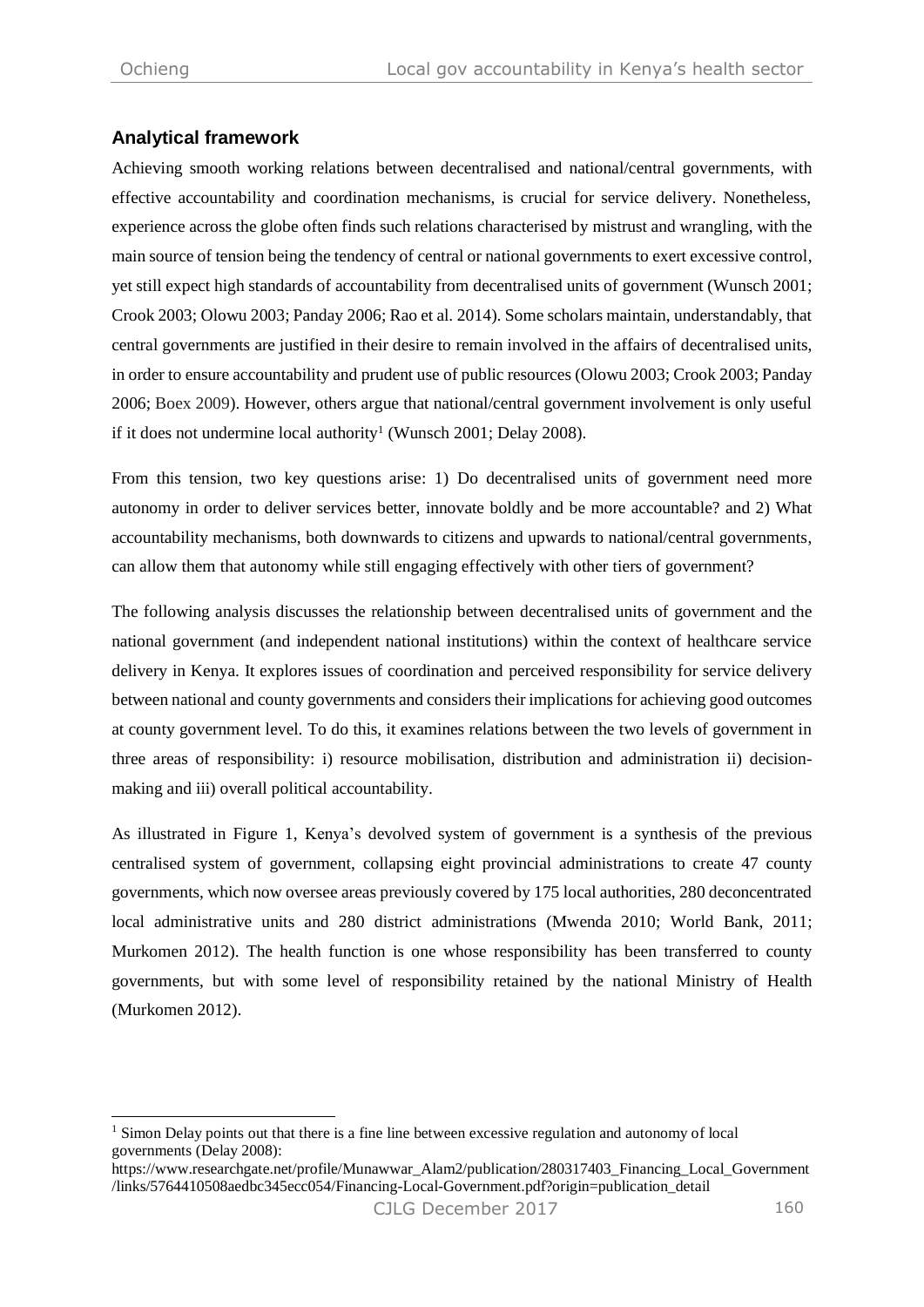

*Figure 1: How the county governments were formed*

Source: World Bank (2011)

# **Analysis and discussion**

#### *Resource mobilisation, distribution and administration*

Decentralised units of government are argued to be able to develop plans and programmes based on local needs and resources, and implement such programmes taking into account issues of political and social and economic marginalisation (Fjeldstad et al. 2006; Boex 2009; Rao et al. 2014). Some researchers have also argued that fiscal decentralisation could drive inclusive economic growth and promote sustainable development in localities traditionally bypassed by centralised governments (Shah 2007; Devas et al. 2008).

However, in order for decentralised units of government to effectively deliver services and accrue the benefits of decentralisation, adequate financing is necessary (Shah 2007; Devas et al. 2008; Rao et al. 2014). This is actualised through fiscal decentralisation – the process of assigning not only financial resources to sub-national or local governments, but also the authority to make decisions on the management and application of, and accountability for, such resources (Duncan 2004; Devas et al. 2008; Boex 2009; Rao et al. 2014).

The revenues that decentralised units of government spend on delivering services come from three main sources. The first is intergovernmental fiscal transfers (IFTs) – monies sent from national/central governments to local authorities to fund their programmes and activities (Bird and Smart 2001; Duncan 2004; Devas et al. 2008; Boadway and Shah 2007; Boex 2009; Alam 2014). The second is local collections – taxes, charges and other receipts which local governments are allowed to levy (Duncan

CJLG December 2017 161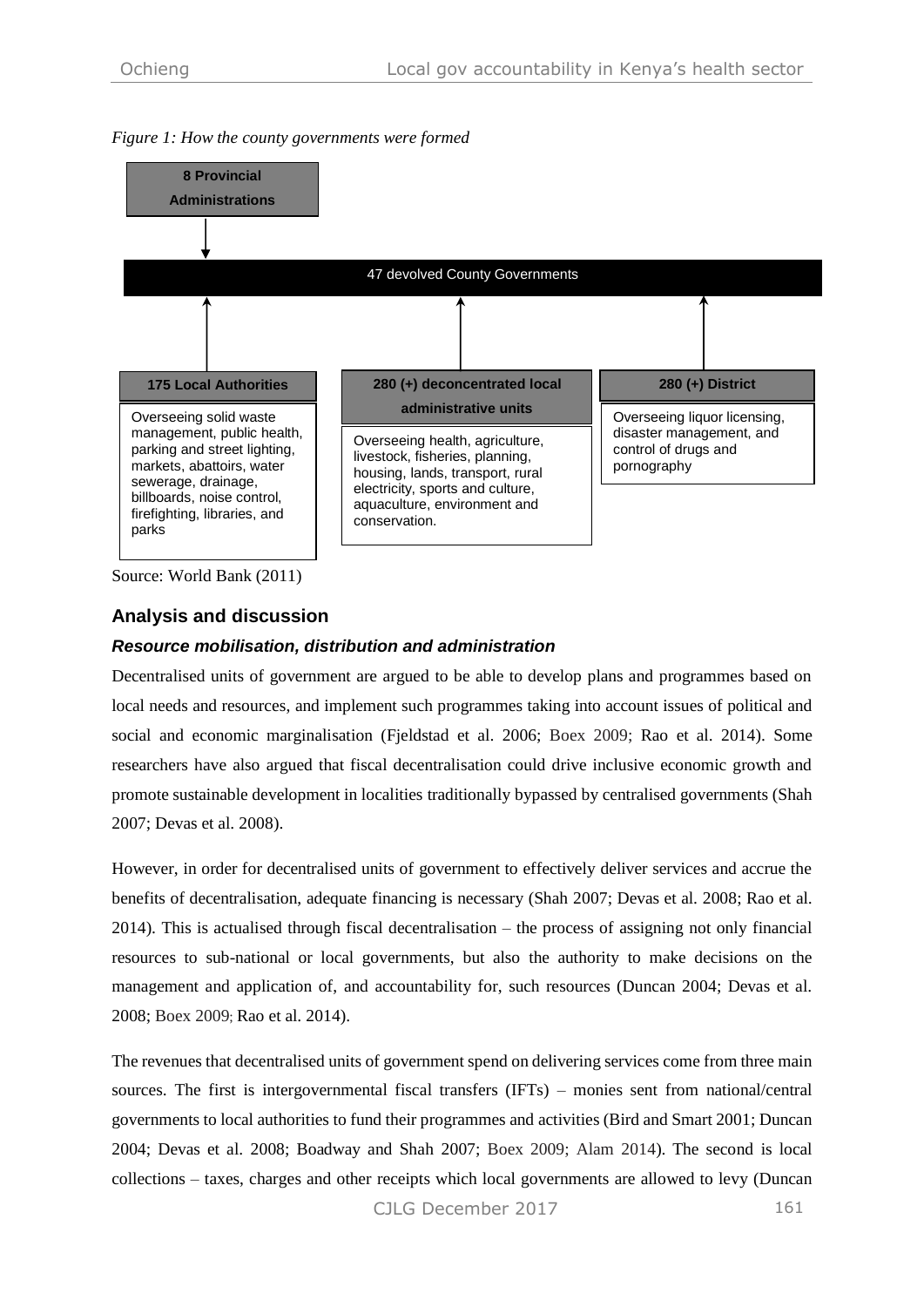-

2004; Blore et al. 2004; Devas et al. 2008). The third is external revenues – mainly loans<sup>2</sup> and grants obtained from external governments and/or financial institutions (Duncan 2004; Plekhanov and Singh 2007).

For decentralised units of government to benefit from any of these sources, deliberate and substantial concessions, in terms of both fiscal legislation and economic policy management, have to be made by national/central governments (Boex 2009). These are prerequisites for fiscal decentralisation to work and to enable local governments to deliver services. Such concessions must allow decentralised units of government a proportion of resources available at national level, commensurate with the amount of service delivery decentralised (Wunsch 2001; Devas et al. 2008). The concessions must also allow sufficient autonomy for local governments to design and execute local tax regimes adapted to the circumstances of the local population but also capable of attracting the revenues they require (Tanzi 2001; Wunsch 2001; Fjeldstad et al. 2014). Furthermore, national governments must allow them some legal space to effectively negotiate with international partners regarding grants or loans (Plekhanov and Singh 2007; Devas et al. 2008). Lastly, national/central governments must institutionalise effective mechanisms for developing the capacity of decentralised units of government – for example in public financial management – to efficiently administer and account for resources (Wunsch 2001; UNCDF 2005; Fjeldstad et al. 2006; Rao et al. 2014).

In Kenya, the framework for fiscal decentralisation has been characterised by wrangling between the national and county governments over their roles in mobilisation, distribution and accountability for health financing. There have been multiple reports in local media of tussles between county governors, through the Council of Governors, <sup>3</sup> and the national Treasury and Controller of Budgets over the freedom of county governments to borrow, attract grants and design tax regimes to generate more of their own financial resources (Were 2017). This wrangling has made it difficult to assign responsibility for the inadequacy of resources for health financing notable in many parts of the country. Although Kenya is a signatory to the Abuja Declaration of 2001, which commits the country to allocating at least 15% of national resources to the health sector, the national average expenditure on health has remained at about 6% over the past decade (although some counties have reported significant improvements) (Maina et al. 2016; Ochieng et al. 2015; Nesoba 2014). Overall, most counties report a per capita expenditure on health lower than the benchmarks set by the High-level Taskforce on Innovative International Financing for Health Systems (\$86/head), or the Commission on Macroeconomics and Health (\$71/head), for providing comprehensive health services in low-income countries (McIntyre and

<sup>&</sup>lt;sup>2</sup> Strictly speaking, however, borrowing should be regarded as a financing mechanism rather than a revenue source, since the funding is intended to be repaid.

<sup>&</sup>lt;sup>3</sup> The Council of Governors is an umbrella organisation of all the 47 County Governments in Kenya established under Section 19 of the Intergovernmental Relations Act (Council of Governors, 2018). It provides a platform for county governments to among other things, collectively consult on devolution matters.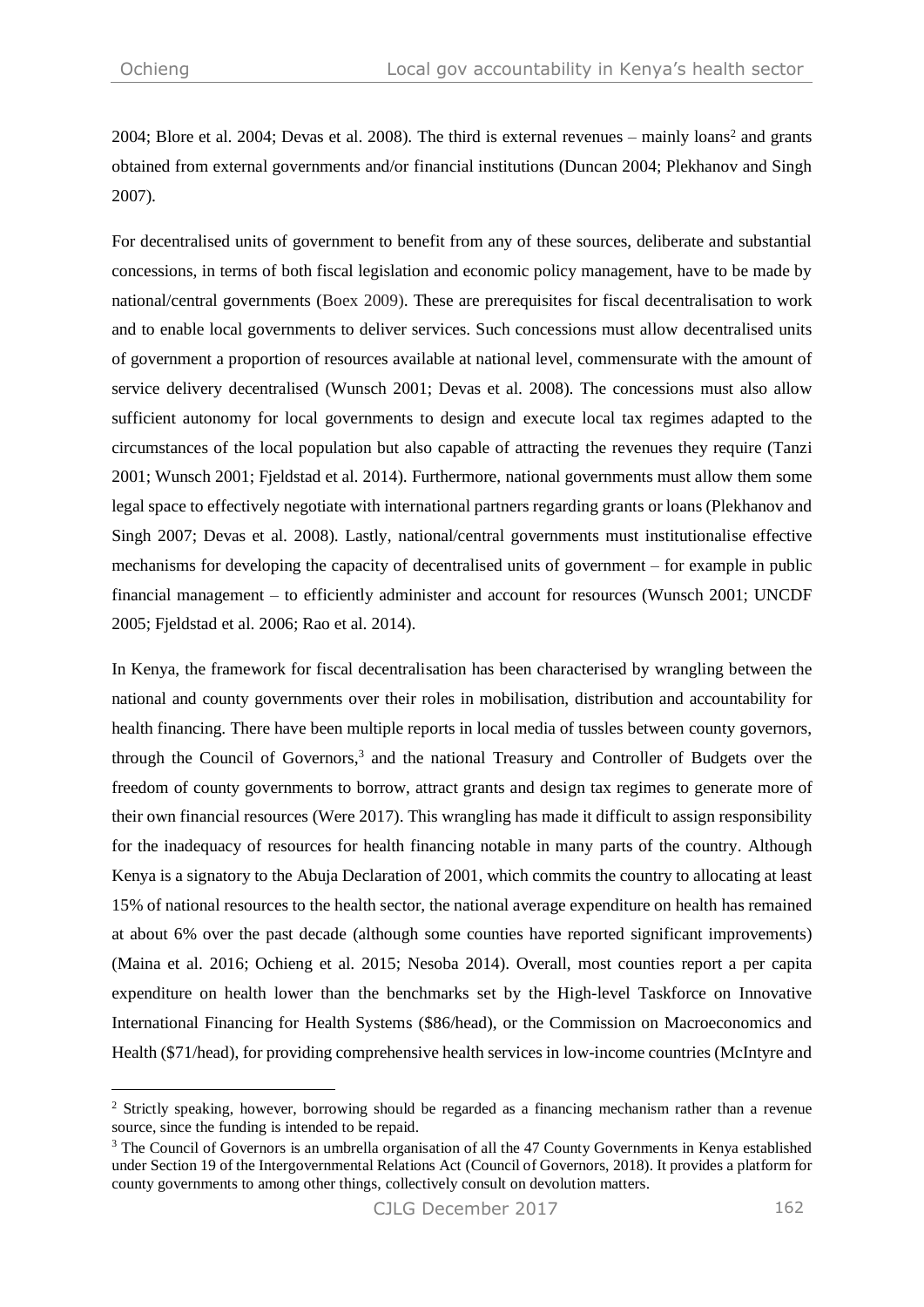$\overline{a}$ 

Meheus 2014; Maina et al. 2016). The figures illustrate a significant shortfall in resources for delivering healthcare services. Additionally, the existing disparities between counties are exacerbated by varying decisions on the proportion of county government resources to allocate to health (Netherlands Enterprise Agency 2016). However, such disparities are a well-known and inevitable feature of decentralisation, since each area has autonomy to set its own priorities.

Whilst Kenya's constitution provides that responsibility for health service delivery shall be transferred to county governments, together with the necessary resources, there is little clarity as to the amount of resources or the level of responsibility transferred. <sup>4</sup> A national independent commission (the Commission on Revenue Allocation) presides over the distribution of revenues between national and county governments, and between the 47 county governments. However, the actual transfers of resources are carried out by the Treasury, a department which has been the focus of tussles between the counties and national government over how much to transfer, when to transfer, and under what circumstances to transfer (Were 2017). <sup>5</sup> For instance, the chairperson of the Commission for the Implementation of the Constitution (CIC) indicated in 2015 that delays in the transfer of functions and funds was frustrating service delivery (Anami 2015). Further, in 2016 there were reports of financial crises faced by county governments due to delays in disbursement of funds by the national government (Wakhisi 2016). The outcome has been inefficiencies in procurement that have had devastating implications for availability of drugs at hospitals, remuneration of personnel, and the volume and standards of health facilities in many counties.<sup>6</sup>

The national government attributes the delays and inefficiencies to a failure of county health management teams to comply with Treasury's fund management and administrative requirements. County governments on the other hand argue that it is the responsibility of national government to put the requisite systems and structures in place to facilitate fiscal decentralisation (Anami 2015). They also argue that the inadequacy of systems must not be used by the national government as an excuse to limit the fiscal powers of county governments and restrict access to resources earmarked for service delivery at county level (Anami 2015).

The net effect has been a lack of drugs and other healthcare commodities in hospitals, insufficient health facilities, and health workers going for months without salary. For example, there have been protracted

<sup>4</sup> Part 2 of the fourth schedule of the Constitution of Kenya 2010 merely outlines provision of health services as part of the functions and powers of the county governments:

[http://kenyalaw.org/lex/rest//db/kenyalex/Kenya/The%20Constitution%20of%20Kenya/docs/ConstitutionofKen](http://kenyalaw.org/lex/rest/db/kenyalex/Kenya/The%20Constitution%20of%20Kenya/docs/ConstitutionofKenya%202010.pdf) [ya%202010.pdf](http://kenyalaw.org/lex/rest/db/kenyalex/Kenya/The%20Constitution%20of%20Kenya/docs/ConstitutionofKenya%202010.pdf)

<sup>5</sup> This is contingent on economic governance and public finance management regulations/laws – PFM Act 2012: <http://www.treasury.go.ke/tax/acts.html?download=603:the-public-finance-management-act-2012-1-1>

<sup>6</sup> The CIC has pointed to unjustified delays in transfer of devolved functions and funds (Anami 2015): [http://www.standardmedia.co.ke/article/2000147930/delay-in-transfer-of-functions-affecting-constitution](http://www.standardmedia.co.ke/article/2000147930/delay-in-transfer-of-functions-affecting-constitution-implementation-says-charles-nyachae)[implementation-says-charles-nyachae](http://www.standardmedia.co.ke/article/2000147930/delay-in-transfer-of-functions-affecting-constitution-implementation-says-charles-nyachae)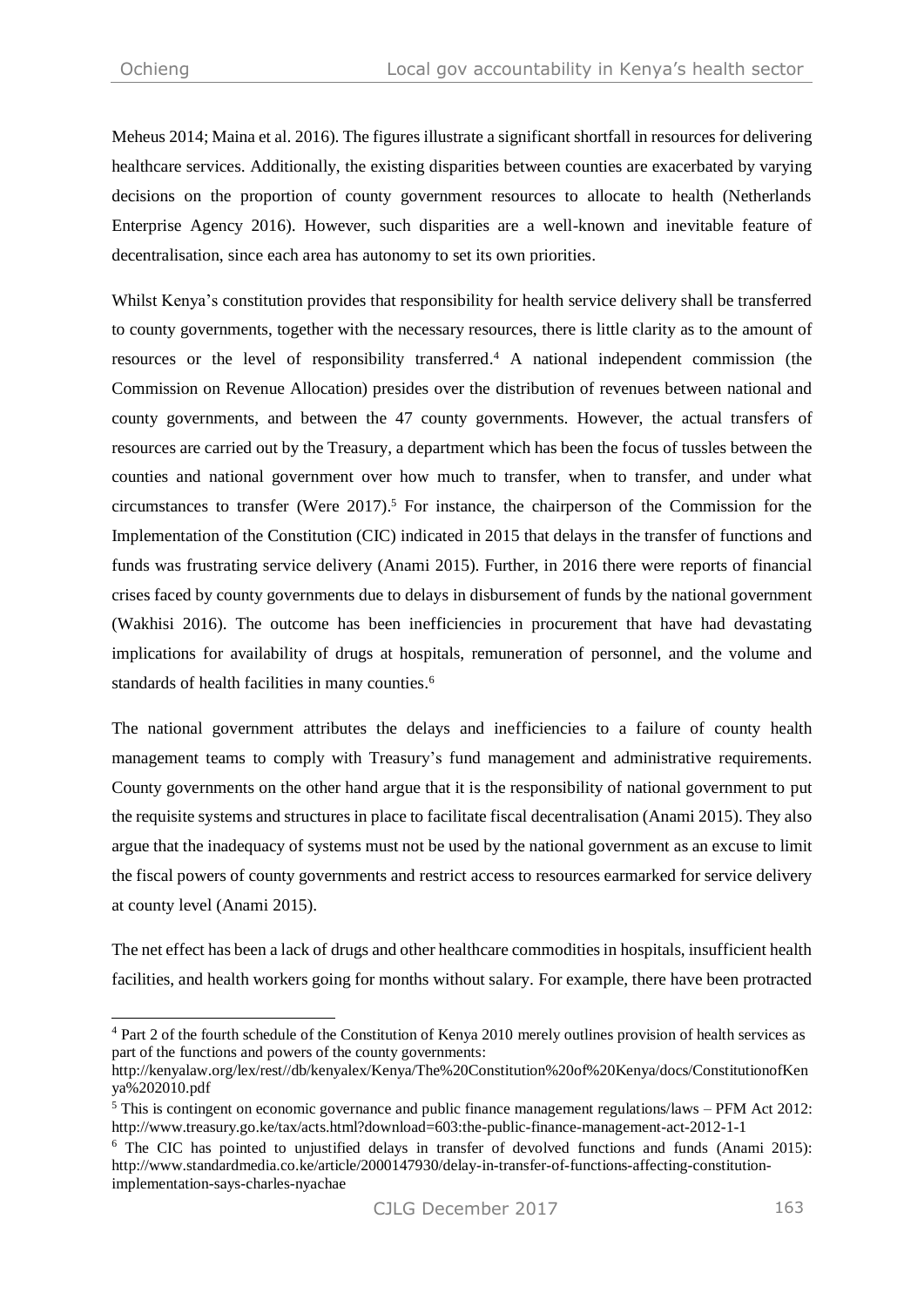industrial disputes that have paralysed health service delivery, caused by disagreements between national and county governments on suitable remuneration packages for health sector personnel (Muriuki et al. 2015; Netherlands Enterprise Agency 2016; Aljazeera 2017; Otenyo 2017). For ordinary citizensseeking medical attention, the responsibility seems to lie squarely with the county governments, mandated by the constitution to provide healthcare. Yet the intricacies of the process of decentralising resources mean the situation is not that straightforward (Were 2017). County governments cannot deliver services without resources; but the public is told by national government that resources have been provided to county governments – yet without explaining the shortcomings of the system of fiscal decentralisation.

Over the first two years of devolution in Kenya, county governments performed worse at local revenue collection than the former local authorities<sup>7</sup> (Okulo 2014; Were 2017). This outcome appeared partly due to capacity challenges, according to the Council of Governors' statutory report for 2014-15 (Council of Governors 2016). This view is echoed by the Institute of Certified Public Accountants of Kenya (ICPAK), which also notes that capacity limitations regarding collection and accounting for local revenues continue to limit own-revenue generation at county levels (ICPAK 2015).

Turning to other sources of revenue, the mobilisation capability of counties is limited by several factors: inadequate capacity of county government officers; legislative and regulatory restrictions set by the Treasury, and lack of a proper framework for dealing with development partners. A key issue is that Articles 138–142 of Kenya's Public Finance Management Act 2012 stipulate regulations and restrictions that greatly limit the scope of counties to borrow or attract grants. National government retains the power to determine the manner in which county governments engage with development partners, especially regarding loans that require approval by Treasury. Under such circumstances, county governments have experienced substantive challenges in attracting and negotiating the terms of alternative funding from external development partners that could supplement IFTs from national government (Langat 2016). The national government however argues that without effective controls in several areas, namely i) public finance management ii) the scope of engagement with international development partners and iii) the tax regime selected, county governments could cause macroeconomic turmoil that must be strenuously avoided<sup>8</sup> (Tanzi 2001; Devas et al. 2008).

The result is a ham-strung system of fiscal decentralisation that makes it difficult for county governments to effectively deliver healthcare services. This is partly due to national government

 $\overline{a}$ 7 "*County governments perform dismally in revenue collection*" (Okulo 2014).

<sup>8</sup> Decentralisation may reduce room for maneuver for a national government to manage the economy, increase fiduciary risks, maybe even threaten macroeconomic stability (Devas et al. 2008):

[http://www.keepeek.com/Digital-Asset-Management/oecd/commonwealth/governance/financing-local](http://www.keepeek.com/Digital-Asset-Management/oecd/commonwealth/governance/financing-local-government_9781848590076-en#page24)[government\\_9781848590076-en#page24](http://www.keepeek.com/Digital-Asset-Management/oecd/commonwealth/governance/financing-local-government_9781848590076-en#page24)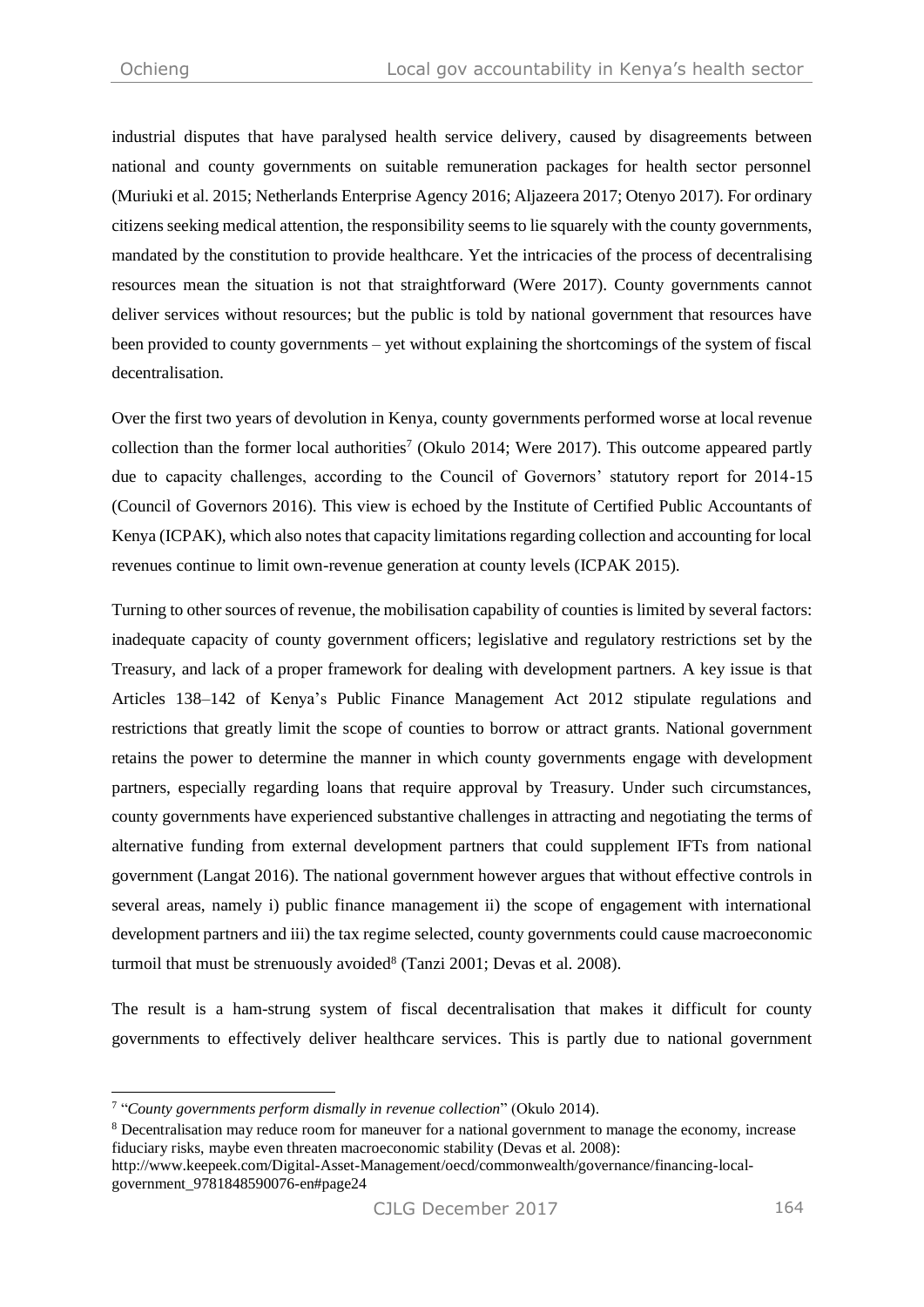inefficiency, but nevertheless accountability remains squarely with county governments – at least in the eyes of the voters. The questions that arise are therefore: Who is responsible when financing for health is inadequate? and Who is accountable to citizens at the county level when they are unable to access healthcare services?

#### *Decision-making*

One argument for decentralisation has been that allowing decisions to be taken closer to beneficiaries of public 'goods' improves allocative efficiency, responsiveness of policy, and downward accountability (Rao et al. 2014). Nonetheless, in multiple cases of decentralisation in Africa, progress has been slowed or thwarted by the reluctance of central or national actors to relinquish decision-making power (Wunsch 2001; Olowu 2003).

The devolution statutes in Kenya's 2010 Constitution clearly provide for transfer of decision-making prerogatives and authority to lower levels of government – in the case of the health sector, county health management teams. This brings health system managers closer to service users and enables them to make decisions and act on them faster and more efficiently than through a centralised health system. Ochieng et al. (2015) studied the early impacts of devolution on Kenya's health sector. They found that whilst health sector stakeholders acknowledged that they had more decision-making autonomy since devolution, they still felt this autonomy was insufficient. Misconceptions and ambiguity over what decisions can be taken at what level of government are hampering decision-making at county level. County government officers argued that for decision-making to be effective, and a 'game-changer', it must include authority over the most important health sector issues: namely resources, policy and human resources management (Ochieng et al. 2015).

In fact, however, most key decision issues remain subject to regulations and policy set by national government (Ochieng et al. 2015). For instance, Kenya's Controller of Budgets (an independent national-level post) retains power to cap how much a county government decides to spend on health (Menya 2014; Lakin 2015; Omondi 2016). This is a significant limitation to the power of elected county governors, who are nevertheless accountable to citizens for the availability – or lack – of resources for health. There have been attempts by county governments to bypass this, through resolutions passed by county assemblies, but without success (Menya 2014; Lakin 2015; Omondi 2016).

A similar problem arises in the areas of policy oversight, human resources management, and procurement of health commodities. Kenya's constitution and supplementary legislation provide that whilst delivery of healthcare services is devolved and managed by county governments, oversight and development of policy remain the role of the national government (Kibui et al. 2015; Ochieng et al.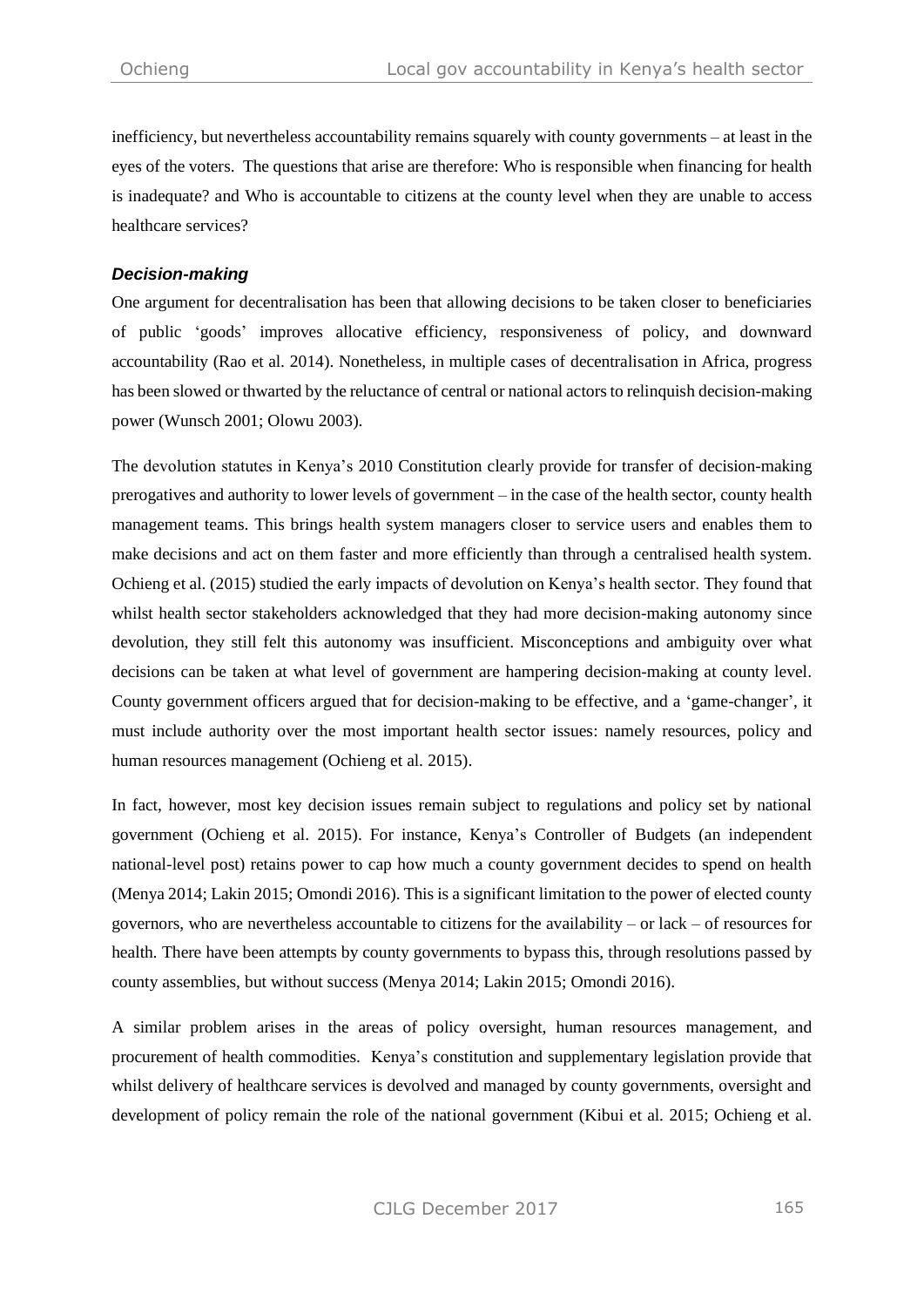2015). <sup>9</sup> This has been argued to be necessary for standardisation and strategic direction, amongst other reasons (Kibui et al. 2015; Ochieng et al. 2015). However, an unintended effect of this approach is that it limits the capacity of county health management teams to design and implement innovative, contextualised health systems suitable for their particular circumstances (Ochieng et al. 2015). Whether in procurement of drugs and other health commodities, or human resources management, national standards and regulations profoundly affect decisions made at the county level (Kibui et al. 2015; Ochieng et al. 2015).

# *Political accountability*

A rather simplistic definition of political accountability – but one which is useful here – describes it as a *"specific form of relationship in which elected government officials are directly responsible to voters for their public actions including […] the provision of public goods"* (Acosta et al. 2013, p. 6).

Essentially, political accountability depends on the number of agents involved in the relationship between the governed and the governing – with the governed holding those who govern to account on promises or policy, including service delivery (Acosta et al. 2013). In simple scenarios, this only involves elected officials and voters. In more complex variations, which are more common, there are more than two agents. For example, the relationship could include competing principals – as in the case of a legislator juggling the interests of an electorate and his party position or attempting to satisfy a powerful political figure (Acosta et al. 2013). Alternatively, the relationship could include non-elected state officers, with no or few obligations to the electorate (though in theory they should feel such obligations) who wield significant power capable of influencing the endeavours of the legislator (Acosta et al. 2013).

Unsurprisingly, such variations in the number and characteristics of the agents involved in an accountability framework have significant implications for decentralised service delivery (Panday 2006; Hoffman 2006; Acosta et al. 2013). They may negatively affect the ability and/or willingness of decentralised systems to effectively deliver services (Wunsch 2001; Crook 2003; Panday 2006). In the case of Kenya's devolved health system, the division of political responsibility and accountability for service delivery between national and county governments breeds stand-offs, uncertainty and inefficiency.

The constitution transfers almost all responsibility and accountability for healthcare service delivery to county governments. Part II of the Fourth Schedule of the Constitution of Kenya 2010 lists health services as a function of county governments. Consequently, government officials at the counties are

 $\overline{a}$ 

<sup>9</sup> See Part I, Fourth Schedule, Constitution of Kenya 2010:

[http://kenyalaw.org/lex/rest//db/kenyalex/Kenya/The%20Constitution%20of%20Kenya/docs/ConstitutionofKen](http://kenyalaw.org/lex/rest/db/kenyalex/Kenya/The%20Constitution%20of%20Kenya/docs/ConstitutionofKenya%202010.pdf) [ya%202010.pdf](http://kenyalaw.org/lex/rest/db/kenyalex/Kenya/The%20Constitution%20of%20Kenya/docs/ConstitutionofKenya%202010.pdf)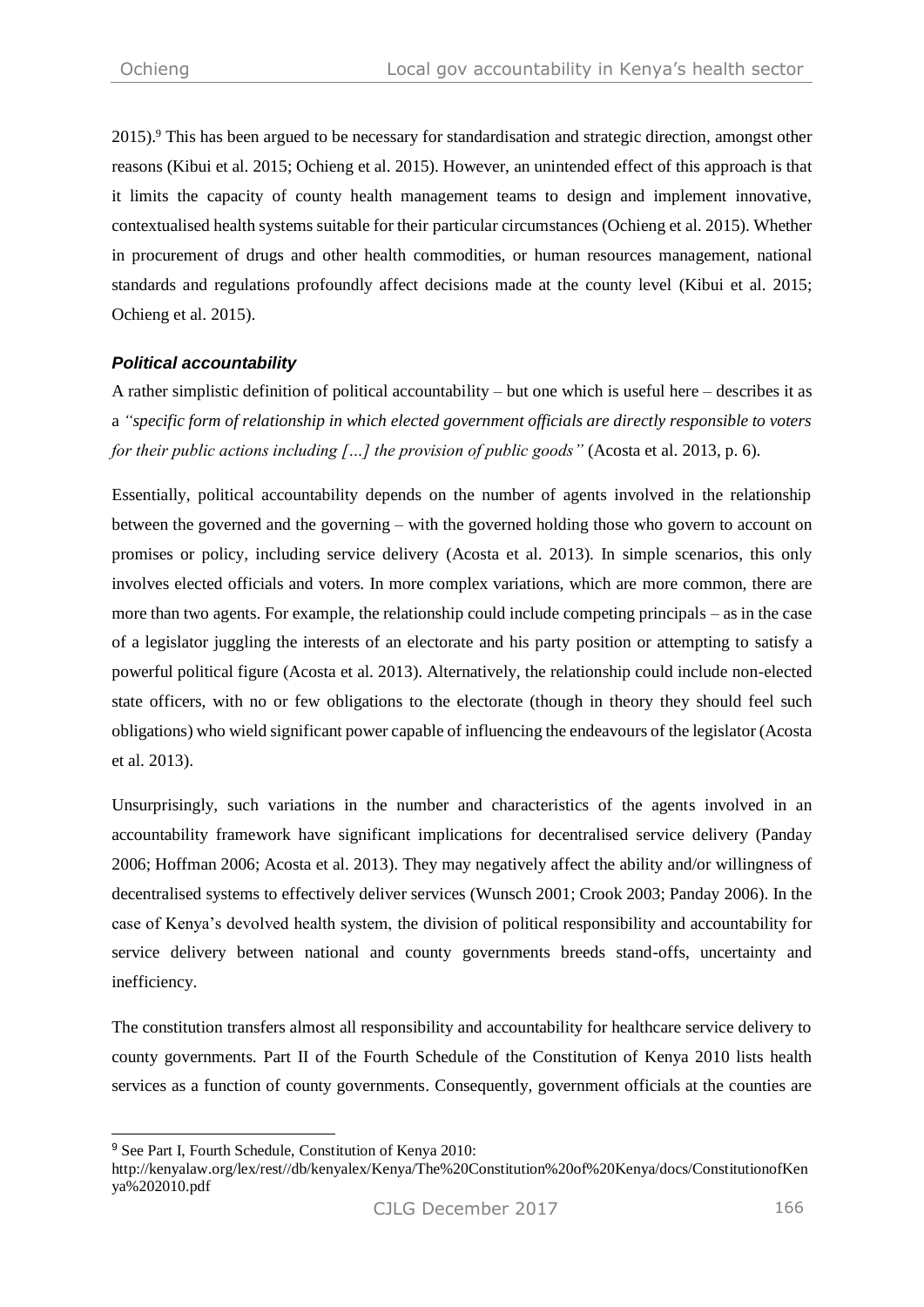answerable to the local electorate on the status of health facilities, services and financing. The local electorate – either directly, or indirectly through non-state actors operating on its behalf – understands this obligation and constantly demands responsive services.

Unfortunately, the existing accountability framework barely acknowledges (at least in practice) that national government and other state institutions (such as independent commissions) retain some prerogatives on health sector matters. For example, the national Treasury demands compliance with specific public finance management regulations before funds for health are transferred. Equally, the national Commission on Revenue Allocation determines the overall amounts of money sent to counties, with obvious implications for what a county can then allocate to health. Similarly, Kenya's Office of the Controller of Budgets sets expenditure ceilings that ultimately affect what is allocated at county level for health or health sub-sectors.

The net effect is a local electorate demanding accountability, answerability and responsibility for the status of healthcare from elected county government officials – but almost completely uninformed about the intricacies of the vertical relationships between local and national levels of government. County governments are caught in the middle, juggling demands from the local electorate while trying to comply with policies, standards and regulations set by national institutions that have little contact with (or sense of obligation to) that electorate.

As a result, elected county governors and members of county assemblies seek to blame the national government for poor delivery of services – sometimes even for issues which are squarely within the county mandate. The national government then seeks to exonerate itself by pointing to the constitution and supplementary legislation transferring power to local governments. The electorate does not know who to believe and meanwhile service delivery continues to suffer. And ultimately, when pharmacies are empty or nurses at the local health facility go on strike, people do not go to camp at the doorstep of the Ministry of Finance in Nairobi, the Controller of Budgets or the Commission on Revenue Allocation. They go to the governor's office demanding answers.

# **Conclusion**

Devolution as currently practised in the health sector in Kenya involves only a partial transfer of responsibility for service delivery to county governments, which unfortunately has created unbalanced accountability relations between different levels of government. Potentially, this imbalance could undermine the many positive opportunities that devolution creates or promises. Developments over the past two years in Kenya illustrate how devolution takes a long time to deliver sustainable change and how much effort, commitment and leadership is still required to succeed.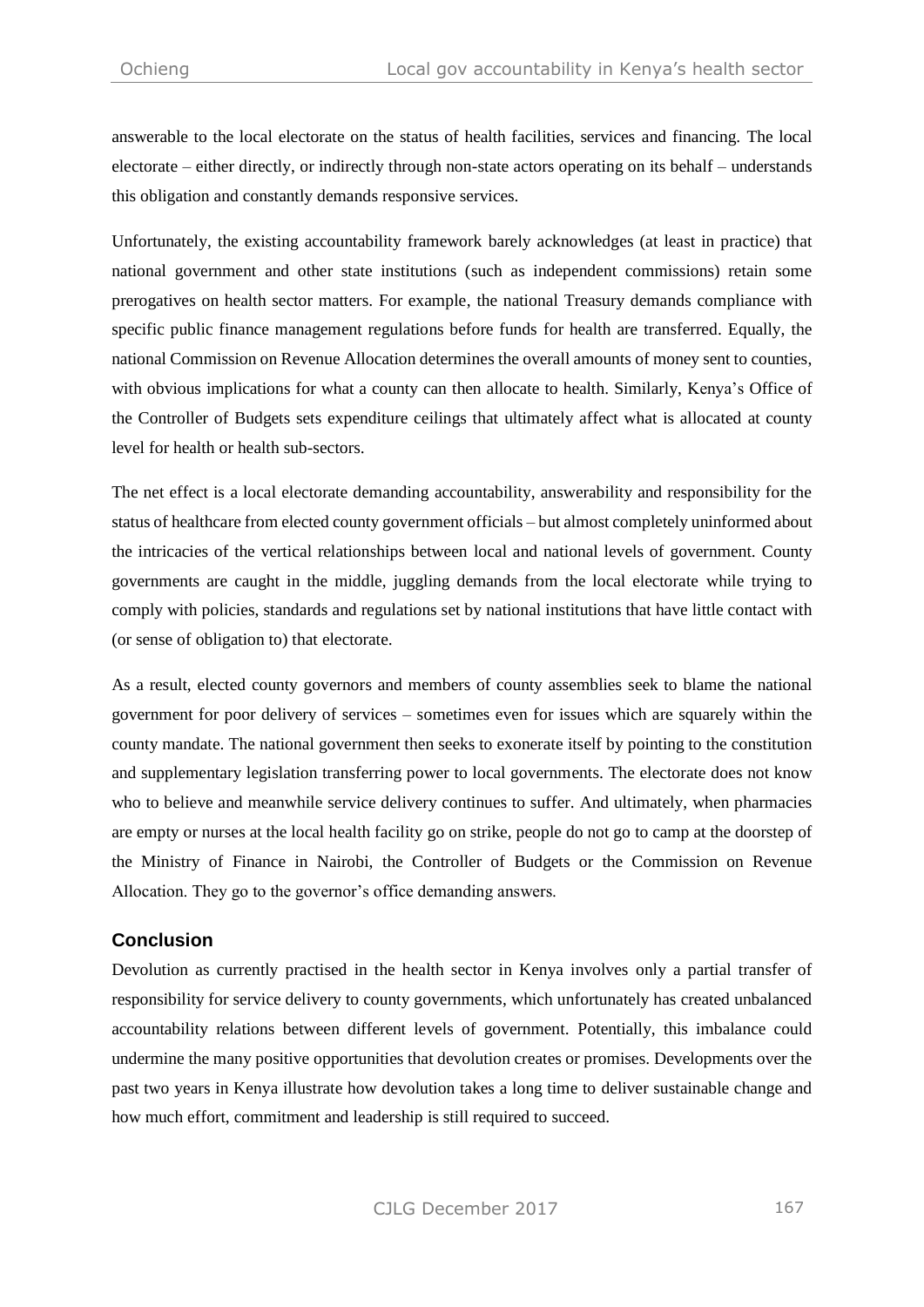This paper further finds that devolution of the health function in Kenya has introduced ambiguities of responsibility and accountability for service delivery which lead to challenges of coordination between the national and county governments. A great deal of decision-making capacity and resource management authority remain at national level, making it difficult for county governments to effectively deliver healthcare services, despite shouldering the burden of accountability. Finding the right accountability and coordination mechanisms to balance relations between central/national and decentralised governments is a daunting endeavour which will require patience and continuous action but is a vital one if Kenyan citizens are to secure the responsive and effective healthcare system they deserve.

#### **Declaration of conflicting interest**

The author declared no potential conflicts of interest with respect to the research, authorship, and/or publication of this article.

#### **Funding**

The author received no financial support for the research, authorship, and/or publication of this article.

# **References**

- Acosta, A.M., Joshi, A. and Ramshaw, G. (2013) *Democratic accountability and service delivery: A desk review.* Stockholm: International Institute for Democracy and Electoral Assistance.
- Alam, M. (ed.) (2014) *Intergovernmental fiscal transfers in developing countries: Case Studies from the Commonwealth.* Commonwealth Secretariat Local Government Reform Series. London: Commonwealth Secretariat.
- Aljazeera (2017) *Kenya doctors end strike after deal with government*. Available at: <http://www.aljazeera.com/news/2017/03/kenya-doctors-strike-deal-government-170314084246054.html> [Accessed 05 August 2017].
- Anami, L. (2015) Delay in transfer of functions affecting Constitution implementation, says Charles Nyachae. *Standard Digital*. Available at[: https://www.standardmedia.co.ke/article/2000147930/delay-in-transfer](https://www.standardmedia.co.ke/article/2000147930/delay-in-transfer-of-functions-affecting-constitution-implementation-says-charles-nyachae)[of-functions-affecting-constitution-implementation-says-charles-nyachae](https://www.standardmedia.co.ke/article/2000147930/delay-in-transfer-of-functions-affecting-constitution-implementation-says-charles-nyachae) [Accessed 01 August 2017]
- Bird, R. and Smart, M. (2001) *Intergovernmental fiscal transfers: Some lessons from international experience.* Paper prepared for Symposium on Intergovernmental Transfers in Asian Countries: Issues and Practices, Asian Tax and Public Policy Programme, Hitosubashi University, Tokyo, February 2001
- Blair, H. (2000) Participation and accountability at the periphery: Democratic local governance in six countries. *World Development,* 28 (1), 21–39. [https://doi.org/10.1016/S0305-750X\(99\)00109-6](https://doi.org/10.1016/S0305-750X(99)00109-6)
- Blore, I., Devas, N. and Slater, R. (2004) *Municipalities and finance: A sourcebook for capacity building*. London: Earthscan.
- Boadway, R. and Shah, A. (eds.) (2007) *Intergovernmental fiscal transfers: Principles and practice*. Public Sector Governance and Accountability Series. Washington DC: World Bank.
- Boex, J. (2009) *Fiscal decentralization and intergovernmental finance reform as an international development strategy.* IDG Working Paper No. 2009-06, Washington, DC: Urban Institute.
- Council of Governors. (2016) *The Council of Governors: Statutory annual report (2014-2015).* Nairobi, Kenya: The Council of Governors.
- Council of Governors. (2018) *About the Council of Governors* [online]. Available from: [http://cog.go.ke/#](http://cog.go.ke/) [Accessed 17 May 2018].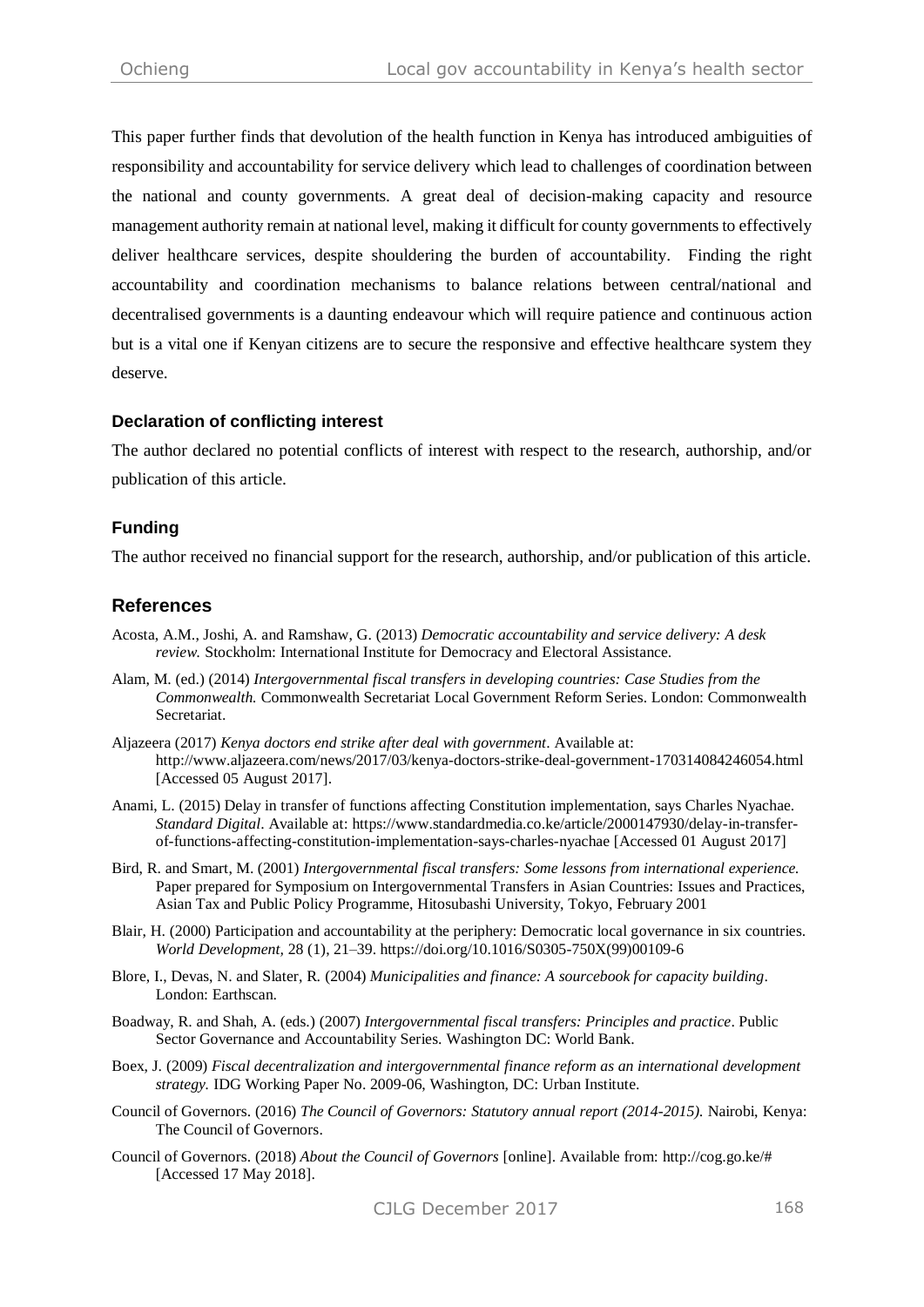- Crook, R.C. (2003) Decentralisation and poverty reduction in Africa: The politics of local–central relations. *Public Administration and Development*, 23, 77–88. <https://doi.org/10.1002/pad.261>
- Delay, S. (2008) Accounting and auditing for local government*.* In: Devas, N., Alam, M., Delay, S., Koranteng, R.O. and Venkatachalam, P. *Financing local government* (pp. 101–108). Local Government Reform Series. London: Commonwealth Secretariat.<https://doi.org/10.14217/9781848590076-11-en>
- Devas, N. (2005) *The challenges of decentralization*. Paper presented at the Global Forum on Fighting Corruption: Brasília, June 2005. Birmingham, England: International Development Department.
- Devas, N., Alam, M., Delay, S., Koranteng, R.O. and Venkatachalam, P. (2008) *Financing local government*. Local Government Reform Series. London: Commonwealth Secretariat. <https://doi.org/10.14217/9781848590076-en>
- Duncan, R. (2004) *Making local governance work*. Paper presented to the Pacific Regional Symposium organised by the Commonwealth Local Government Forum Pacific Project, Suva, Fiji Islands, 4–8 December 2004.
- Fjeldstad, O-H., Braathen, E. and Chaligha, A. (2006) *Local government reform in Tanzania 2002–2005: Summary of research findings on governance, finance and service delivery*. Research on Poverty Alleviation (REPOA) Brief 6, October, Dar es Salaam, Tanzania: REPOA.
- Fjeldstad, O-H., Chambas, G. and Brun, J. (2014) *Local government taxation in Sub-Saharan Africa: A review and an agenda for research.* CMI Working Paper WP 2014:2. Bergen: Chr. Michelsen Institute (CMI).
- Hoffman, B.D. (2006) *Political accountability and public service provision in Africa: Evidence from Tanzania and Zambia.* Paper prepared for presentation at the Workshop in Political Theory and Policy Analysis, Indiana University, Sandiego, USA, 2006.
- Institute of Certified Public Accountants of Kenya. (2015) *Funding county government budgets*. Working paper PPG04/2015. Nairobi, Kenya: ICPAK.
- Kibui, A., Mugo, R.K., Nyaga, G., Ngesu, L., Mwaniki, I.N. and Mwaniki, B. (2015) Health policies in Kenya and the new constitution for vision 2030. *International Journal of Scientific Research and Innovative Technology*, 2 (1), 127–134.
- Lakin, J. (2015) Who can stop counties spending what they want? The answer's blowing in the wind. *The East African*. Available at: [http://www.theeastafrican.co.ke/oped/comment/Who-can-stop-Kenya-counties](http://www.theeastafrican.co.ke/oped/comment/Who-can-stop-Kenya-counties-spending-what-they-want-/434750-2645426-m6cob4/index.html)[spending-what-they-want-/434750-2645426-m6cob4/index.html](http://www.theeastafrican.co.ke/oped/comment/Who-can-stop-Kenya-counties-spending-what-they-want-/434750-2645426-m6cob4/index.html) [Accessed 05 August 2017].
- Langat, P. (2016) Governors want approval to borrow from foreign lenders. *Daily Nation*. Available at: [http://www.nation.co.ke/news/Counties-seek-nod-to-borrow-on-their-own/1056-3029648-](http://www.nation.co.ke/news/Counties-seek-nod-to-borrow-on-their-own/1056-3029648-11fj83nz/index.html) [11fj83nz/index.html](http://www.nation.co.ke/news/Counties-seek-nod-to-borrow-on-their-own/1056-3029648-11fj83nz/index.html) [Accessed 05 August 2017].
- Lessmann, C. and Markwardt, G. (2009) *One size fits all? Decentralisation, corruption, and the monitoring of bureaucrats*. CESifo Working Paper No. 2662. Munich: CESifo.
- Maina, T., Akumu, A. and Muchiri. S. (2016) *Kenya county health accounts: Summary of findings from 12 pilot counties.* Washington, DC: Futures Group, Health Policy Project.
- McIntyre, D. and Meheus, F. (2014) *Fiscal space for domestic funding of health and other social service*s. Working Group on Financing, Paper 5. London: Centre on Global Health Security.
- Menya, W. (2014) MCAs oppose ceiling on county budgets. *Daily Nation*. Available at: [http://www.nation.co.ke/counties/MCAs-oppose-ceiling-on-county-budgets/1107872-2381820-](http://www.nation.co.ke/counties/MCAs-oppose-ceiling-on-county-budgets/1107872-2381820-11uq7tlz/index.html) [11uq7tlz/index.html](http://www.nation.co.ke/counties/MCAs-oppose-ceiling-on-county-budgets/1107872-2381820-11uq7tlz/index.html) [Accessed 01 August 2017].
- Muriuki, J., Thuku, M., Ndolo, M., Muraguri., Njoroge, D., Mulwa, A., Kathambara, M., Kiema, J., Foster, A.A., Asfaw, Y. and Doll, K. (2015) *Kenya makes progress toward HRH commitments in a devolved health system*. New York, USA: Intra Health International.
- Murkomen, O.K. (2012) *Devolution and the healthcare system in Kenya*. Presentation at the Devolution and Healthcare consultation meeting. Nairobi Kenya, October 2012
- Mwenda, A.K. (ed.) (2010) *Devolution in Kenya. Prospects, challenges and the future.* Nairobi, Kenya: Institute of Economic Affairs.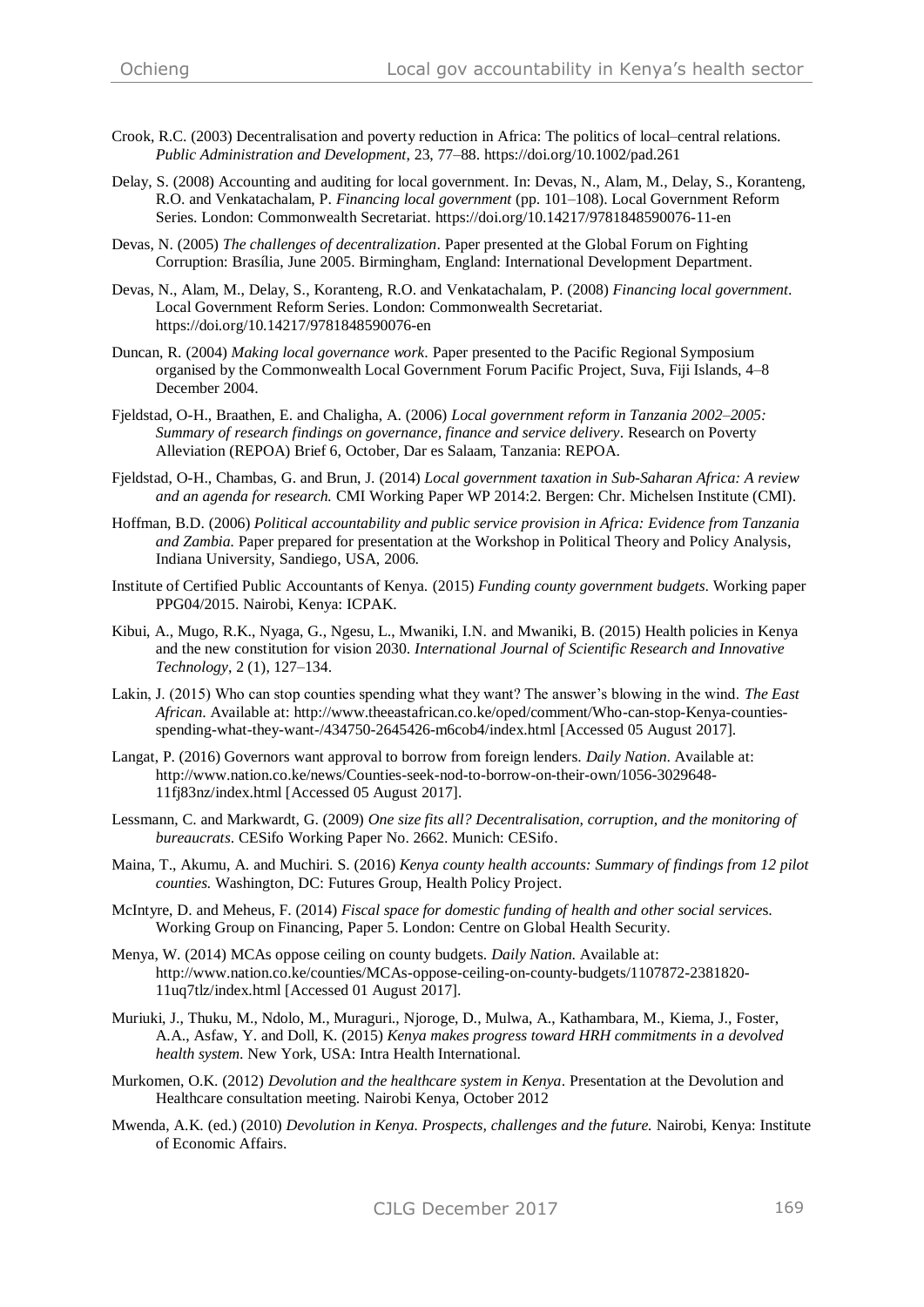- Nesoba, D. (2014) Health financing incompatible with Abuja declaration. *The Star*. Available at: [http://www.the-star.co.ke/news/2014/01/02/health-financing-incompatible-with-abuja](http://www.the-star.co.ke/news/2014/01/02/health-financing-incompatible-with-abuja-declaration_c876732)declaration  $c876732$  [Accessed 01 August 2017].
- Netherlands Enterprise Agency. (2016) *Kenyan healthcare sector: Opportunities for the Dutch life sciences & health sector*. Nairobi, Kenya: Embassy of the Kingdom of the Netherlands.
- Ochieng, K.O., Adieno, D., Rono, K. and Ibrahim, M. (2015) *Pointers to impacts of devolution on healthcare service delivery in Kenya*. Nairobi, Kenya: Development Initiatives.
- Okulo, L. (2014) County governments perform dismally in revenue collection. *The Star*. Available at: https://www.the-star.co.ke/news/2014/06/25/county-governments-perform-dismally-in-revenuecollection\_c960156 [Accessed 01 August 2017].
- Olowu, D. (2003) Local institutional and political structures and processes: Recent experience in Africa. *Public Administration and Development*, 23 (1), 41–52. <https://doi.org/10.1002/pad.258>
- Omondi, D. (2016) Budget office now given enforcement powers in new law. *Standard Digital*. Available at: [https://www.standardmedia.co.ke/business/article/2000224271/budget-office-now-given-enforcement](https://www.standardmedia.co.ke/business/article/2000224271/budget-office-now-given-enforcement-powers-in-new-law)[powers-in-new-law](https://www.standardmedia.co.ke/business/article/2000224271/budget-office-now-given-enforcement-powers-in-new-law) [Accessed 01 August 2017].
- Otenyo, H. (2017) Nurses issued sack notice as strike enters second week. *The Star*. Available at: [http://www.the-star.co.ke/news/2017/06/12/nurses-issued-sack-notice-as-strike-enters-second](http://www.the-star.co.ke/news/2017/06/12/nurses-issued-sack-notice-as-strike-enters-second-week_c1578614)[week\\_c1578614](http://www.the-star.co.ke/news/2017/06/12/nurses-issued-sack-notice-as-strike-enters-second-week_c1578614) [Accessed 05 August 2017].
- Panday, P.K. (2006) Central-local relations, inter-organisational coordination and policy implementation in urban Bangladesh. *The Asia Pacific Journal of Public Administration*, 28 (1), 41–56. <https://doi.org/10.1080/23276665.2006.10779314>
- Plekhanov, A. and Singh, R. (2007) How should subnational government borrowing be regulated? Some crosscountry empirical evidence. *IMF Staff Papers*, 53 (3).Washington DC: International Monetary Fund.
- Rao, S., Scott, Z. and Alam, M. (2014) *Decentralisation and local government: Topic guide* (3rd ed.) Birmingham, UK: GSDRC, University of Birmingham.
- Republic of Kenya. (2010) *Constitution of Kenya.* Nairobi, Kenya: Government Printer
- Republic of Kenya. (2012) *Public Finance Management Act of 2012.* Nairobi, Kenya: Government Printer
- Saltman, R.B., Bankauskaite, V. and Vrangbaek, K. (eds.) (2007) *Decentralisation in healthcare*. New York, USA: World Health Organisation: EOHPS.
- Shah, A. (ed.) (2007) *Local public financial management*. Washington, DC: The World Bank. <https://doi.org/10.1596/978-0-8213-6937-1>
- Smoke, P. (2015) *Decentralized public management: Crafting improved analysis to facilitate better performance in developing/transitioning nations.* New York, USA: New York University.
- Tanzi, V. (2001) *Pitfalls on the road to fiscal decentralization.* Economic Reform Project Working Paper no. 19. Washington, DC: Carnegie Endowment for International Peace.
- UNCDF. (2005) *Delivering the goods: Building local government capacity to achieve the Millennium Development Goals: A practitioner's guide from UNCDF experience in least developed countries.* New York: United Nations Capital Development Fund.
- UNCDF. (2010) *Pursuing the MDGs through local government*. New York: United Nations Capital Development Fund.
- Vrangbaek, K. (2007) Towards a typology of decentralisation in healthcare. In: Saltman, R.B., Bankauskaite, V. and Vrangbaek, K. (eds.) *Decentralisation in healthcare* (pp. 44–62). New York, USA: World Health Organisation: EOHPS.
- Wakhisi, A. (2016) Financial crisis hits Kenyan counties as national government delay funds. *Standard Digital.* Available at: [https://www.standardmedia.co.ke/article/2000187753/financial-crisis-hits-kenyan-counties](https://www.standardmedia.co.ke/article/2000187753/financial-crisis-hits-kenyan-counties-as-national-government-delay-funds)[as-national-government-delay-funds](https://www.standardmedia.co.ke/article/2000187753/financial-crisis-hits-kenyan-counties-as-national-government-delay-funds) [Accessed 05 August 2017].
- Were, A. (2017) Why state is not remitting cash to counties fast enough. *Business Daily Africa*. Available at: [http://www.businessdailyafrica.com/analysis/Why-State-is-not-remitting-cash-to-counties-fast](http://www.businessdailyafrica.com/analysis/Why-State-is-not-remitting-cash-to-counties-fast-enough/539548-3986868-vgaa3fz/index.html)[enough/539548-3986868-vgaa3fz/index.html](http://www.businessdailyafrica.com/analysis/Why-State-is-not-remitting-cash-to-counties-fast-enough/539548-3986868-vgaa3fz/index.html) [Accessed 01 August 2017].

CJLG December 2017 170